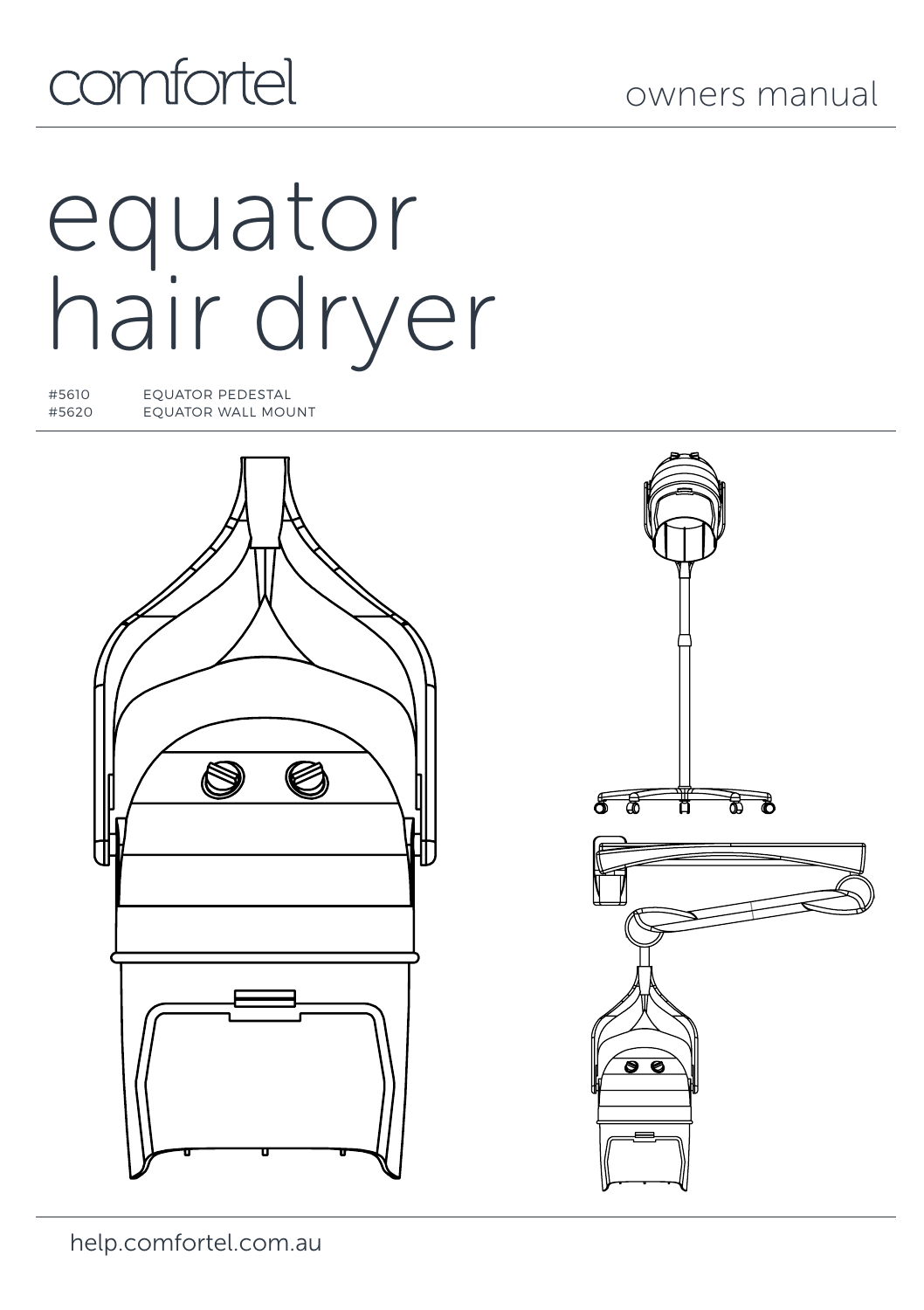#### GENERAL SAFETY

- 1. Read carefully and keep these instructions in a safe place.
- 2. Use this product only for its intended function and do not use attachments not recommended by the manufacturer.
- 3. Always ensure the appliance is turned off at the power point before inserting or removing the plug.
- 4. Do not use outdoors.



#### PARTS LIST (FIG.4)

- A. TIMER
- **B.** HEATING INDICATOR LIGHT
- C. THERMOSTAT
- D. CAP
- E. VISOR
- F. BELL
- G. FORK
- H. BRIM



Water poses a serious risk even when device is switched off, do not leave device connected to power supply after use.

#### PRECAUTIONS

- 1. Always follow the instructions specific to your model hair dryer and read the data label affixed to the rear of the hood
- 2. Before connecting hair dryer to mains power, check the voltage and power usage indicated on the data label are suitable for corresponding mains power supply.
- 3. Before mounting the hood onto the stand or wall arm, ensure that the hair dryer is not connected to mains power supply.
- 4. Never enclose or cover the top of the hair dryer hood as air must be able to move through the hair dryer for it to function properly.
- 5. Ceriotti and Comfortel decline all responsibility for any injury to persons or damage to property caused by installation or assembly that has not been carried out in compliance with our recommend precautions, or using supports and/ or accessories other than those manufactured by Ceriotti , or for any injury to persons or damage to property caused by installation or assembly that has been carried out by a non-specialized or nonauthorised person.
- 6. In the case of the wall-mounted arm, Ceriotti and Comfortel moreover decline all responsibility for injury to persons or damage to property resulting from unsuitability of any support made of masonry or any other material.
- 7. Before cleaning, ensure that appliance is disconnected from power supply and that it has cooled down completely. It can then be cleaned using a damp cloth moistened with water or ordinary commercially available detergents, provided they do not contain alcohol or acetone.
- 8. For replacement of internal parts, or in the event of damage to the flexible power supply cord, all work must be completed by an authorized and qualified person only.
- 9. Never use this appliance near water such as bath tubs, showers, sinks or any other contained water. Never wall mount hair dryer over bath tubs, sinks or any other container used to hold water.
- 10. It is advised that the premises which provides mains power supply to hair dryer is fitted with an RCD or safety switch device with at least a 30mA trip sensitivity. Consult a qualified electrician for further advice.
- 11. For replacement of internal parts or in case of damage to cord or appliance, contact the manufacturer or distributor.
- 12. This appliance is not suitable for use by children
- 13. This appliance is not to be used by children or persons which reduced physical, sensory or mental capabilities; or by those who lack the experience and knowledge to use the appliance unless being supervised or instructed.
- 14. Do not allow children to play with appliance.
- 15. Do not conduct cleaning or maintenance of this appliance in the presence of children.

#### CAUTION: DO NOT USE IF FLEXIBLE CORD IS DAMAGED ANY REPAIRS TO HAIR DRYER MUST BE CONDUCTED BY A QUALIFIED ELECTRICIAN ONLY.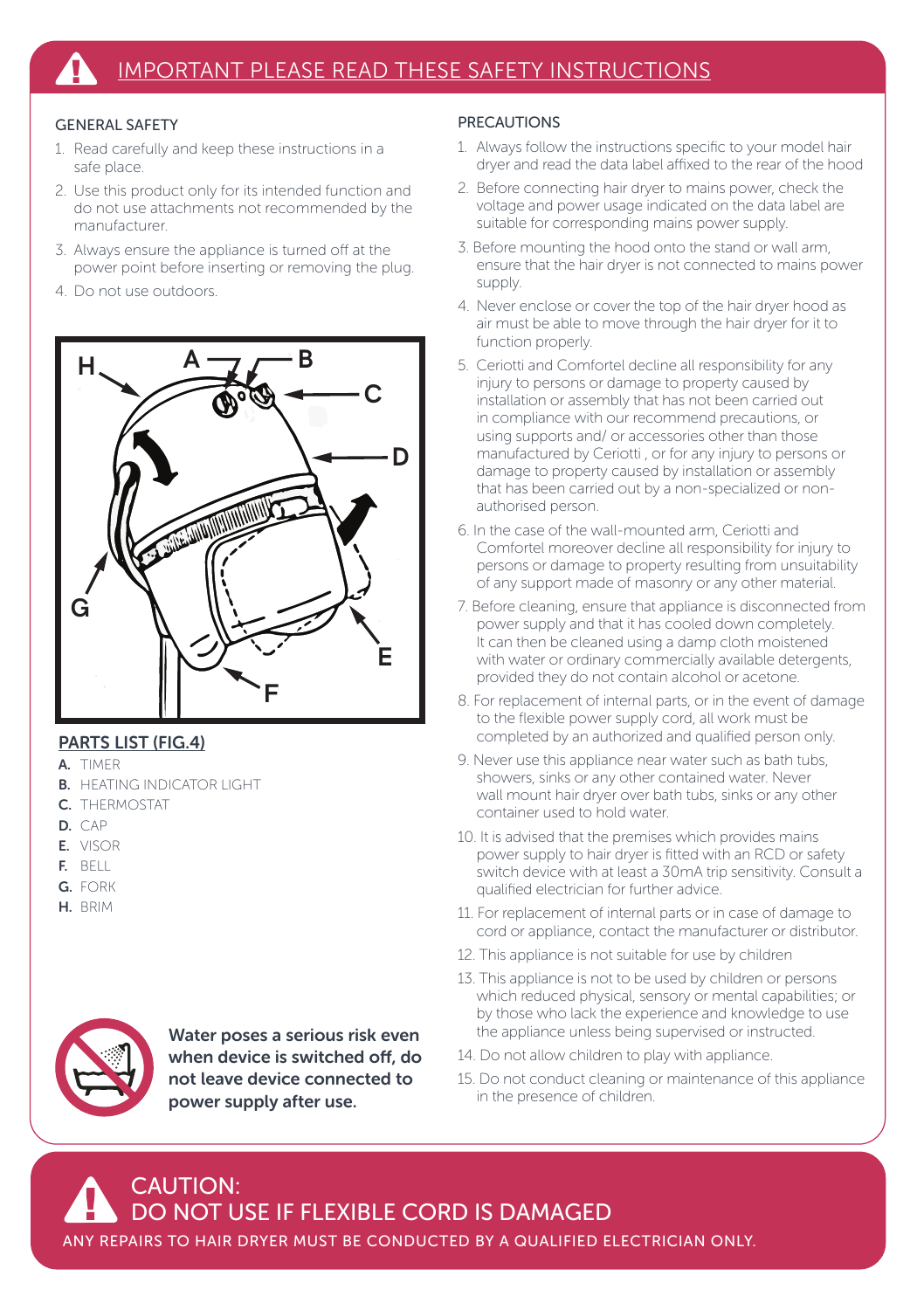

- 1. Insert the 5 base legs (F) into the base hub (A)
- 2. Secure the supporting pole (B) into the base hub (A). Insert weight (E) and then secure by tightening the screw and washer (D) from the bottom.
- 3. Loosen the plastic sleeve at the top of the supporting pole (B). Insert the smaller pedestal pole (C) so that it rests in the sleeve without compressing the spring within the pole (B). Fasten the small pedestal pole (C) in place by turning the plastic sleeve clockwise.
- 4. Insert the articulated join of the hair dryer hood onto the top of the pedestal pole (C) and adjust the height as required by loosening and tightening the plastic sleeve as described in step 3.

### OPERATING INSTRUCTIONS

- 1. Plug the power cord in at the wall point and turn on.
- 2. SETTING THE TIME: Set the time turning the knob (A) of the timer clockwise. When the time set has elapsed, the knob will return to the "0" position automatically. During operation of the hair dryer hood, the knob can be turned to the "0" position to turn the hair dryer off.
- 3. SETTING THE TEMPERATURE: Set the desired operating temperature by turning the knob (C) of the thermostat. The orange light (B) indicates that the hair dryer is warming up. The light will turn off when the set temperature has been reached.
- 4. Once finished using the appliance, always ensure that the device is switched off and remove the plug from the wall.



## ASSEMBLY: BASE WITH STAND ASSEMBLY: WALLMOUNT

1. Set the bracket (A) in wall, recommended height is 2000mm off the floor as pictured

2. Fasten plate (G) to bracket (A) using two nuts.





3. IMPORTANT - Without removing the safety clamp (B), that holds the articulated part of the arm inside which the return spring is housed, insert the arm (C) into plate (G) first feeding the electrical wire through plate (A+H).

4.Once the wire is fed through plate (A+H) a licensed electrician is required to fit a 3pin plug (not supplied) to the end of the wire.

5. After loosening the two screws (D) at the end of the arm (C), insert the pin (E) of the fork and tighten the two screws (D)

6. Once this has been done, the safety clamp (B) can now be removed ensuring to hold the arm with one hand so it does not spring open.

7. Connect the plug of the appliance into the socket on the arm.

8. If after use the hood tends to drop back down when it is moved up, turn the screw (F)